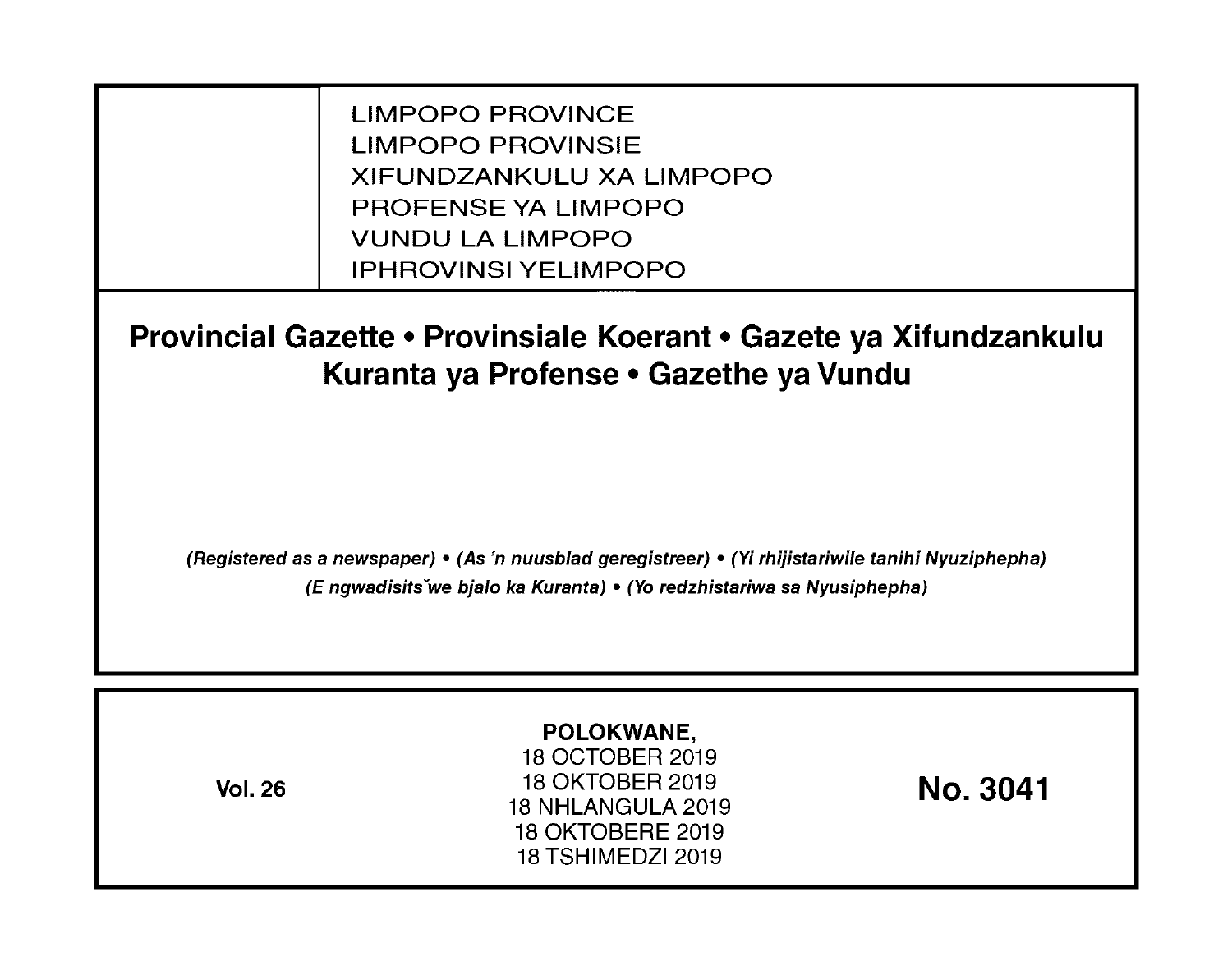$\Box$ 

 $\tilde{\phantom{a}}$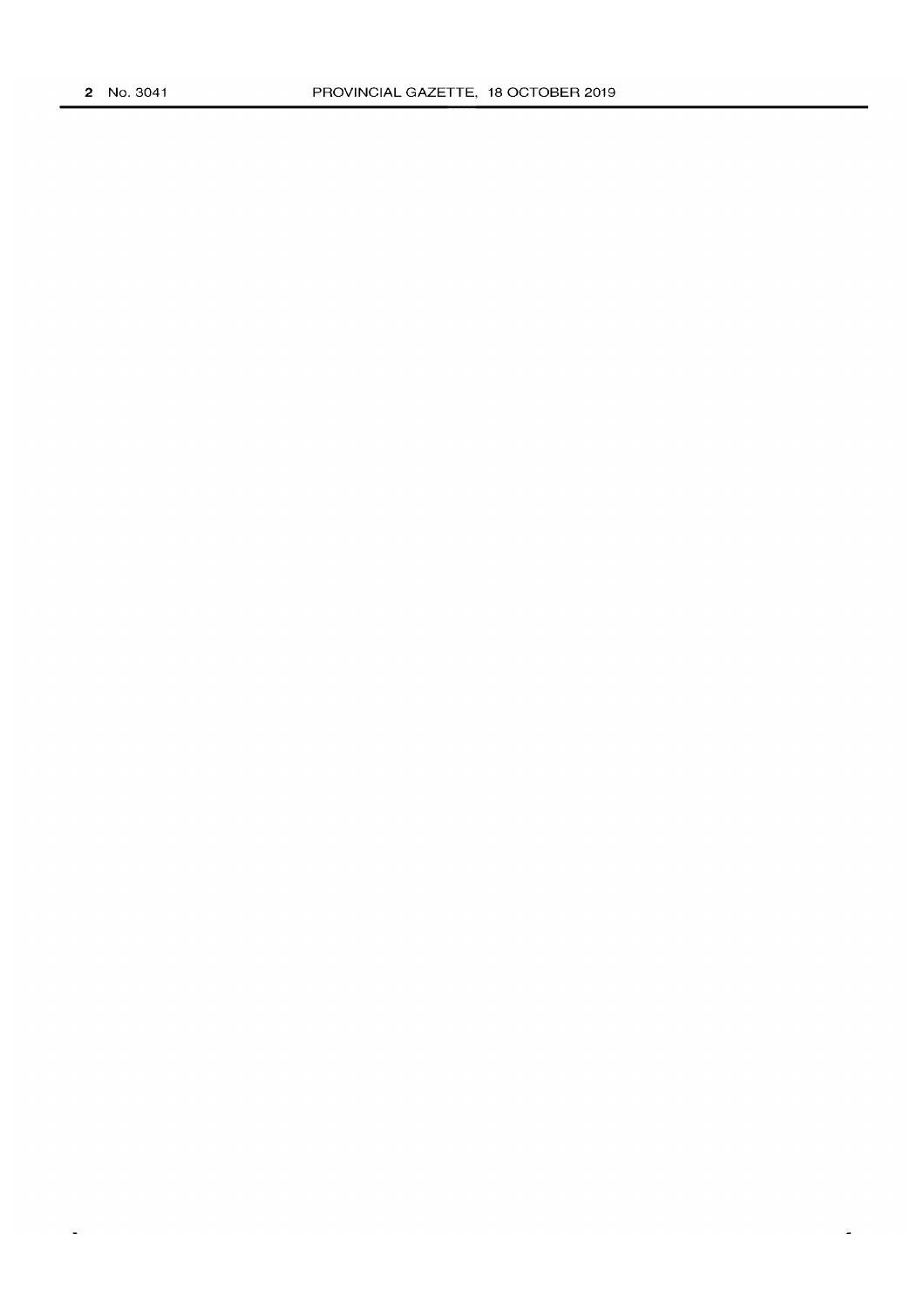# **CONTENTS**

|            |                                                                                                                                                                                                                  | Gazette<br>No. | Page<br>No. |
|------------|------------------------------------------------------------------------------------------------------------------------------------------------------------------------------------------------------------------|----------------|-------------|
|            | <b>GENERAL NOTICES • ALGEMENE KENNISGEWINGS</b>                                                                                                                                                                  |                |             |
| 110        | Modimolle-Mookgophong Municipal Spatial Planning and Land Use Management By-Law, 2019: Rezoning of                                                                                                               | 3041           | 12          |
| 110        | Modimolle-Mookgophong Munisipale Ruimtelike Beplanning en Grondgebruikbestuur Verordening, 2019:                                                                                                                 |                |             |
| 111        | Hersonering van 'n deel ±3 hektaar groot van Gedeelte 44 van die plaas Grootvlei, 417 KR, Limpopo<br>Modimolle-Mookgophong Municipal Spatial Planning and Land Use Management By-law, 2019: Ptn 8 of Erf         | 3041           | 13          |
|            |                                                                                                                                                                                                                  | 3041           | 13          |
| 111<br>112 | Modimolle-Mookgophong Munisipaliteit Spluma Verordening, 2019: Gedeelte 8 van Erf 631, Euphoria<br>The Collins Chabane Spatial Planning and Land Use Management Bylaw, 2019: Stand No. 11, situated at           | 3041           | 14          |
|            |                                                                                                                                                                                                                  | 3041           | 14          |
|            | <b>PROVINCIAL NOTICES • PROVINSIALE KENNISGEWINGS</b>                                                                                                                                                            |                |             |
| 150        | Polokwane Municipal Planning By-Law, 2017: Remaining Extent of Portion 1 of Erf 5692, Pietersburg                                                                                                                | 3041           | 15          |
| 150        | Polokwane Munisipale Beplannings By-Wet, 2017: Restant van Gedeelte 1 van Erf 5692, Pietersburg                                                                                                                  | 3041           | 15          |
| 152        |                                                                                                                                                                                                                  | 3041           | 16          |
| 152        |                                                                                                                                                                                                                  | 3041           | 16          |
|            | <b>LOCAL AUTHORITY NOTICES • PLAASLIKE OWERHEIDS KENNISGEWINGS</b>                                                                                                                                               |                |             |
| 177        | Spatial Planning and Land Use Management Act, 2013: Application in terms of section 63 of the Thulamela<br>Land Use Management Scheme, 2006 for the removal of the following restrictive title conditions in the |                |             |
| 178        | Polokwane Municipal Planning By-law, 2017: Erven 1339 and 1340, both Pietersburg Extension 4                                                                                                                     | 3041<br>3041   | 17<br>18    |
| 178        | Polokwane Munisipale Beplanning By-wet, 2017: Erwe 1339 en 1340, beide Pietersburg Uitbreiding 4                                                                                                                 | 3041           | 19          |
| 179        | Makhado Municipality SPLUMA Bylaw, 2016: Amendment Scheme numbers 130, 131, 166, 181, 180,                                                                                                                       |                |             |
|            |                                                                                                                                                                                                                  | 3041           | 20          |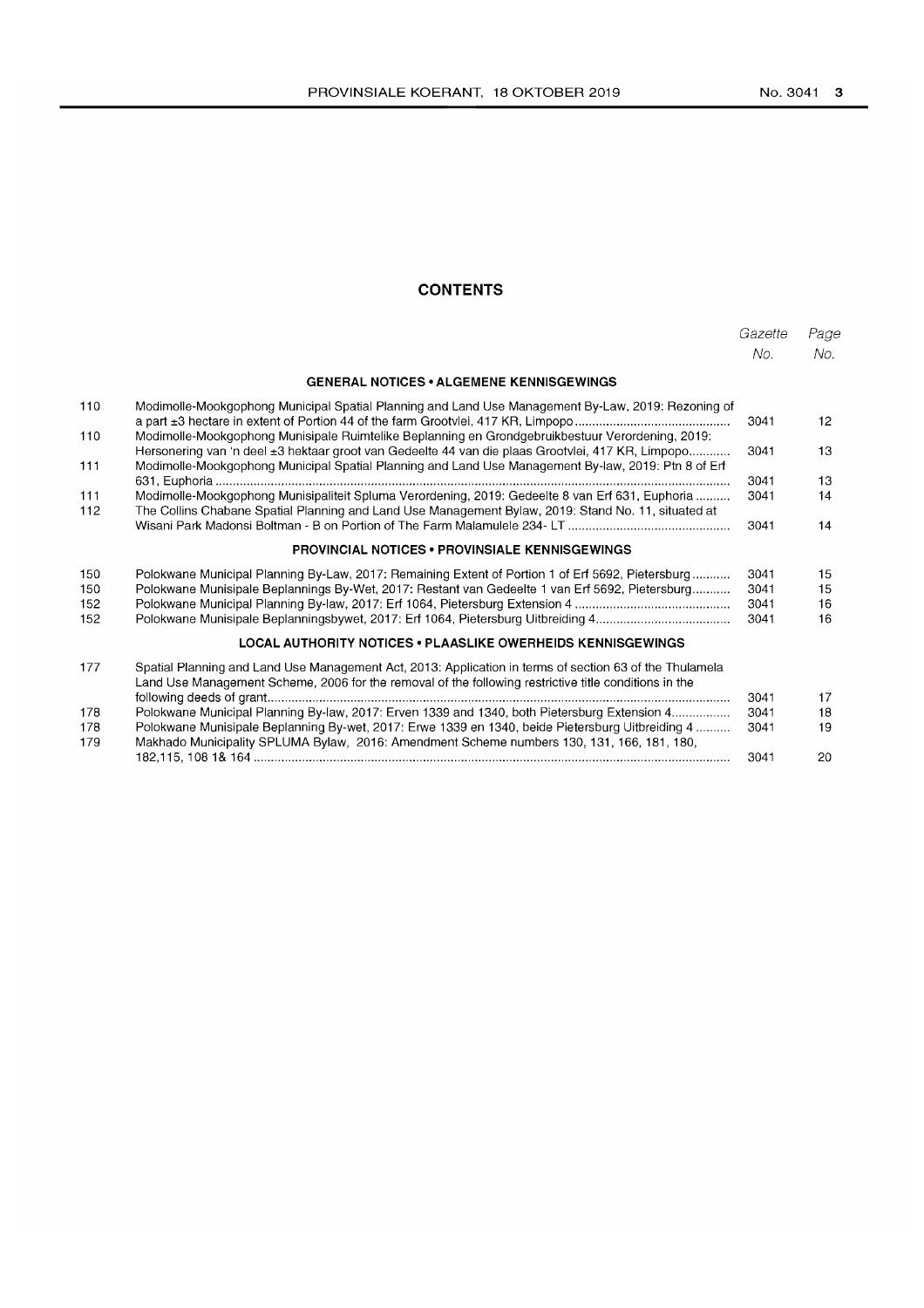$\Box$ 

 $\tilde{\phantom{a}}$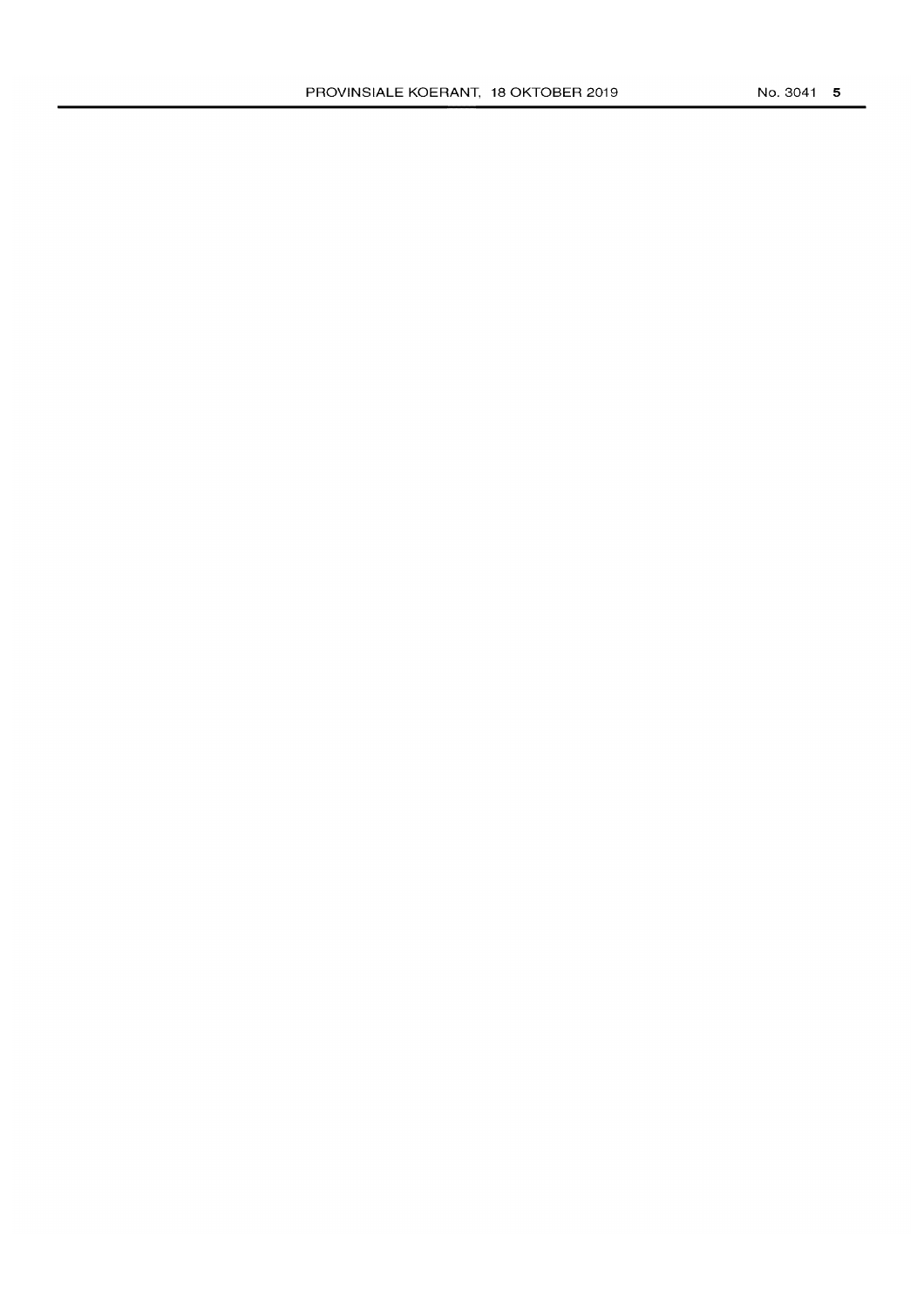$\Box$ 

 $\tilde{\phantom{a}}$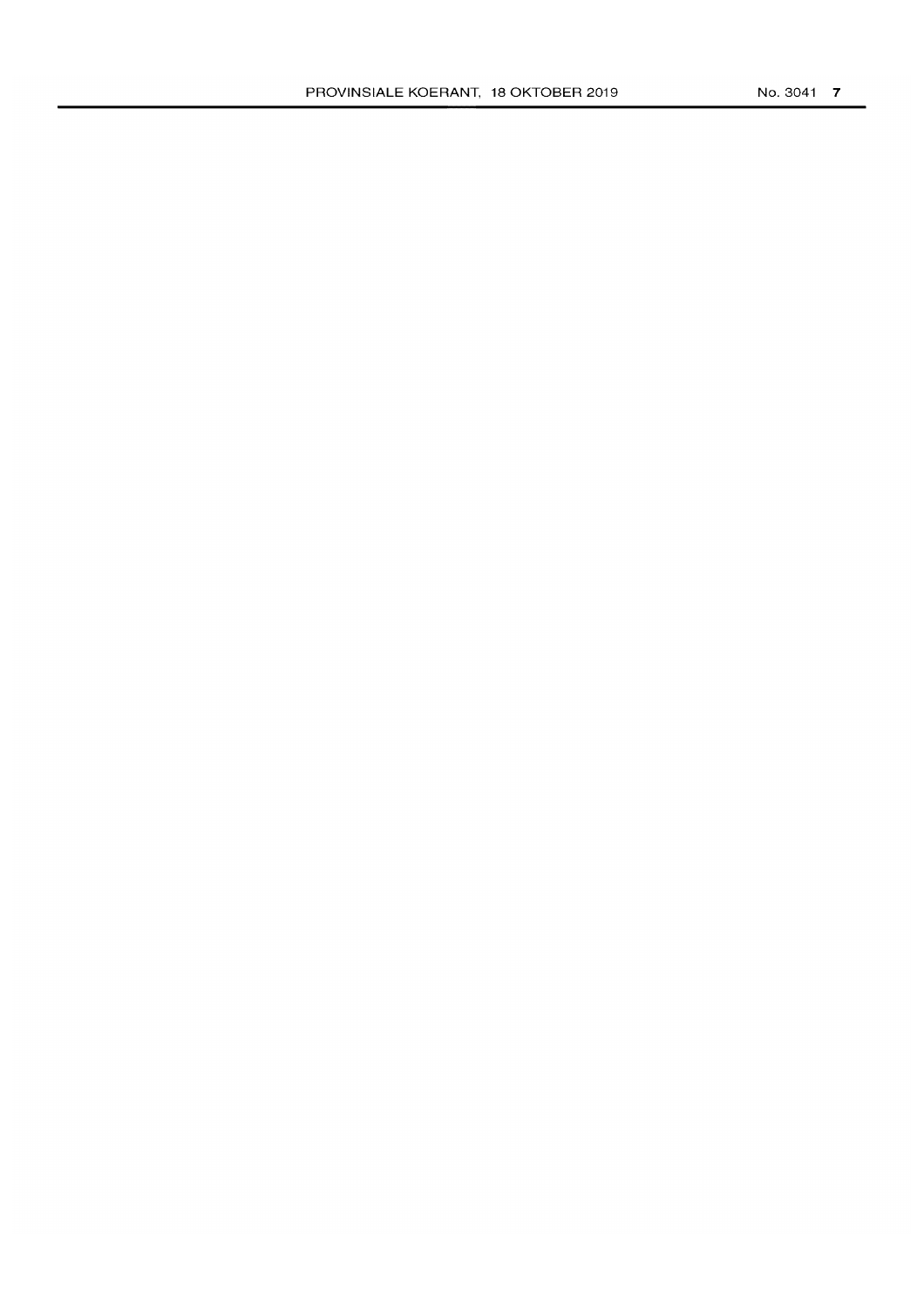$\hat{\textbf{z}}$ 

 $\bar{\phantom{a}}$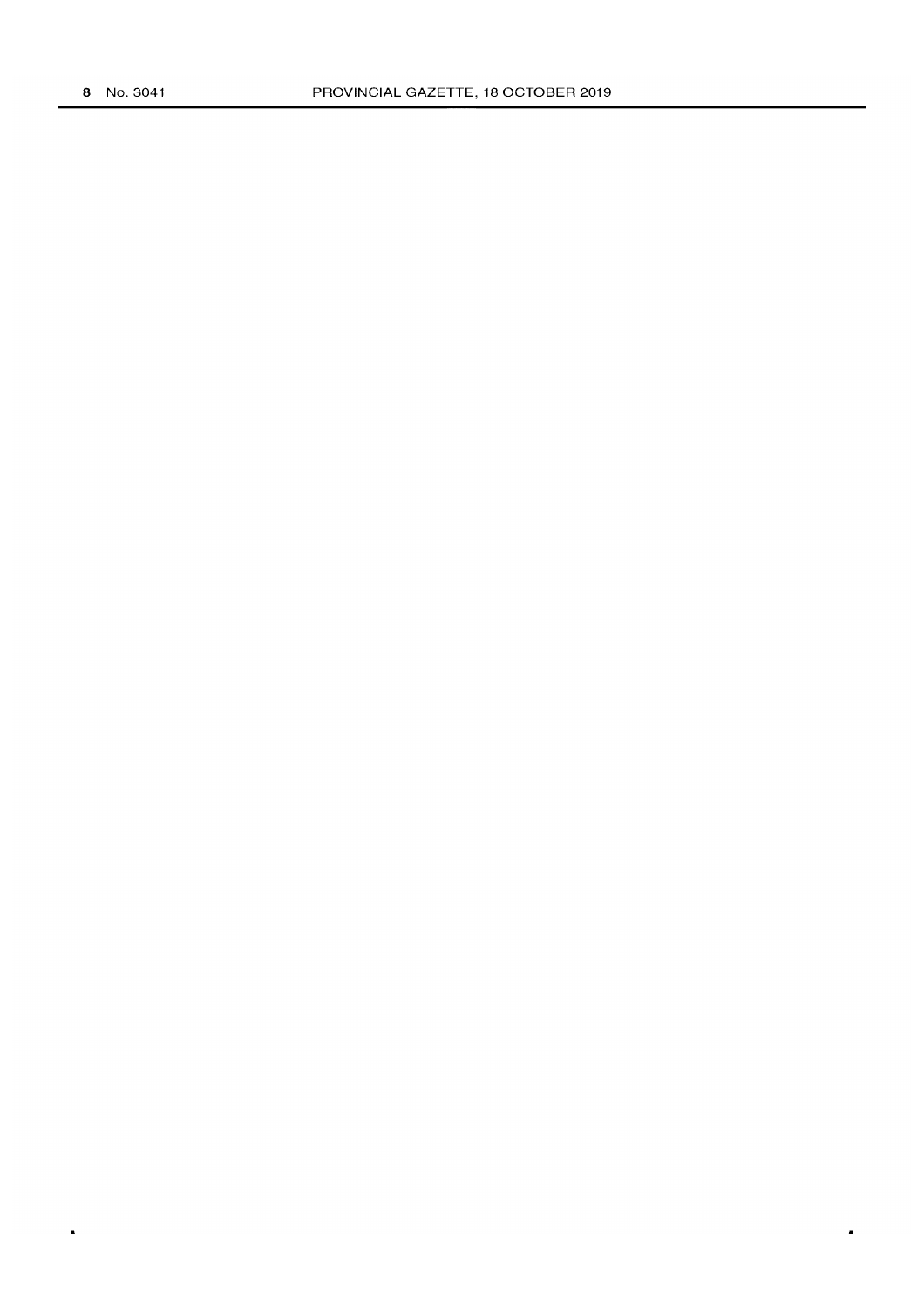$\overline{a}$ 

 $\overline{a}$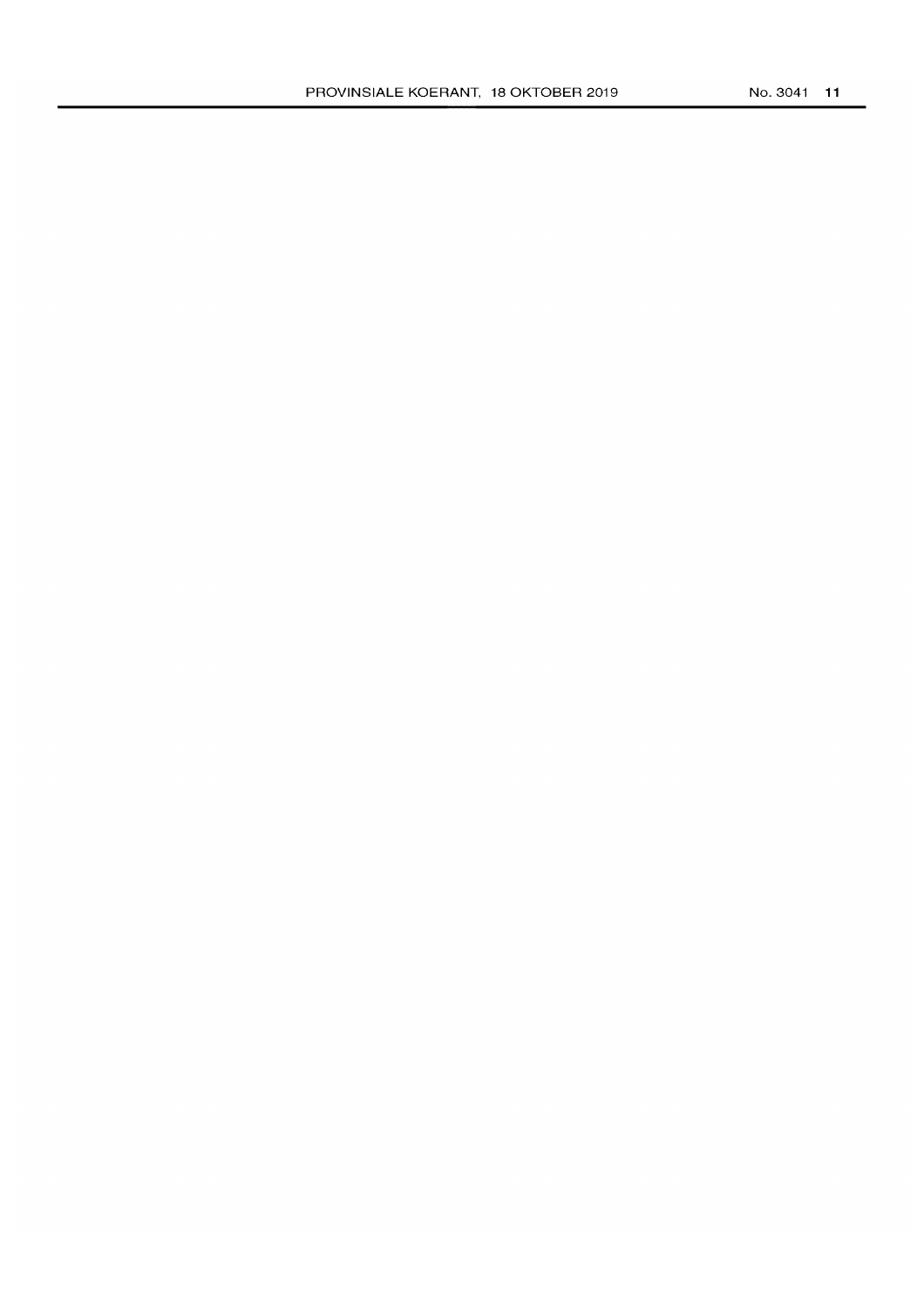# GENERAL NOTICES • ALGEMENE KENNISGEWINGS

## **NOTICE** 110 **OF** 2019

#### **AMENDMENT SCHEME MMLM021**

# **AMENDMENT OF THE MODIMOLLE TOWN PLANNING SCHEME, 2004 IN TERMS OF SECTION 59(1) OF THE MODIMOLLE-MOOKGOPHONG MUNICIPAL SPATIAL PLANNING & LAND USE MANAGEMENT BY-LAW, 2019**

Notice is hereby given that I, Izel van Rooy from Plan Wize Town and Regional Planners, being the authorised agent of the owners of the under-mentioned property, in terms of Section 59(1) of the Modimolle-Mookgophong Municipal Spatial Planning and Land Use Management By-Law, 2019 have applied for the amendment of the Modimolle Town Planning Scheme, 2004 by the rezoning of a part ±3 hectare in extent of Portion 44 of the farm Grootvlei, 417 KR, Limpopo from "Agriculture" to "Special" for a Truck Stop, Auction Pens, Farm Stall and related land uses as may be approved by the local municipality by way of a special consent, subject to specific conditions.

Particulars relating to the application will lie for inspection during normal office hours at the office of the Executive Manager, Development Planning Directorate, for a period of 28 (twenty-eight) days from 11 October 2019.

Objections to or representations in respect of the application must be lodged with or made in writing to the Municipal Manager, Modimolle-Mookgophong Local Municipality, within a period of 28 days from 11 October 2019.

Address of authorised agent: Plan Wize Town and Regional Planners, P.O. Box 2445, Thabazimbi, 0380, Tel: 0824497626. Dates on which the notice will be published: 11 and 18 October 2019.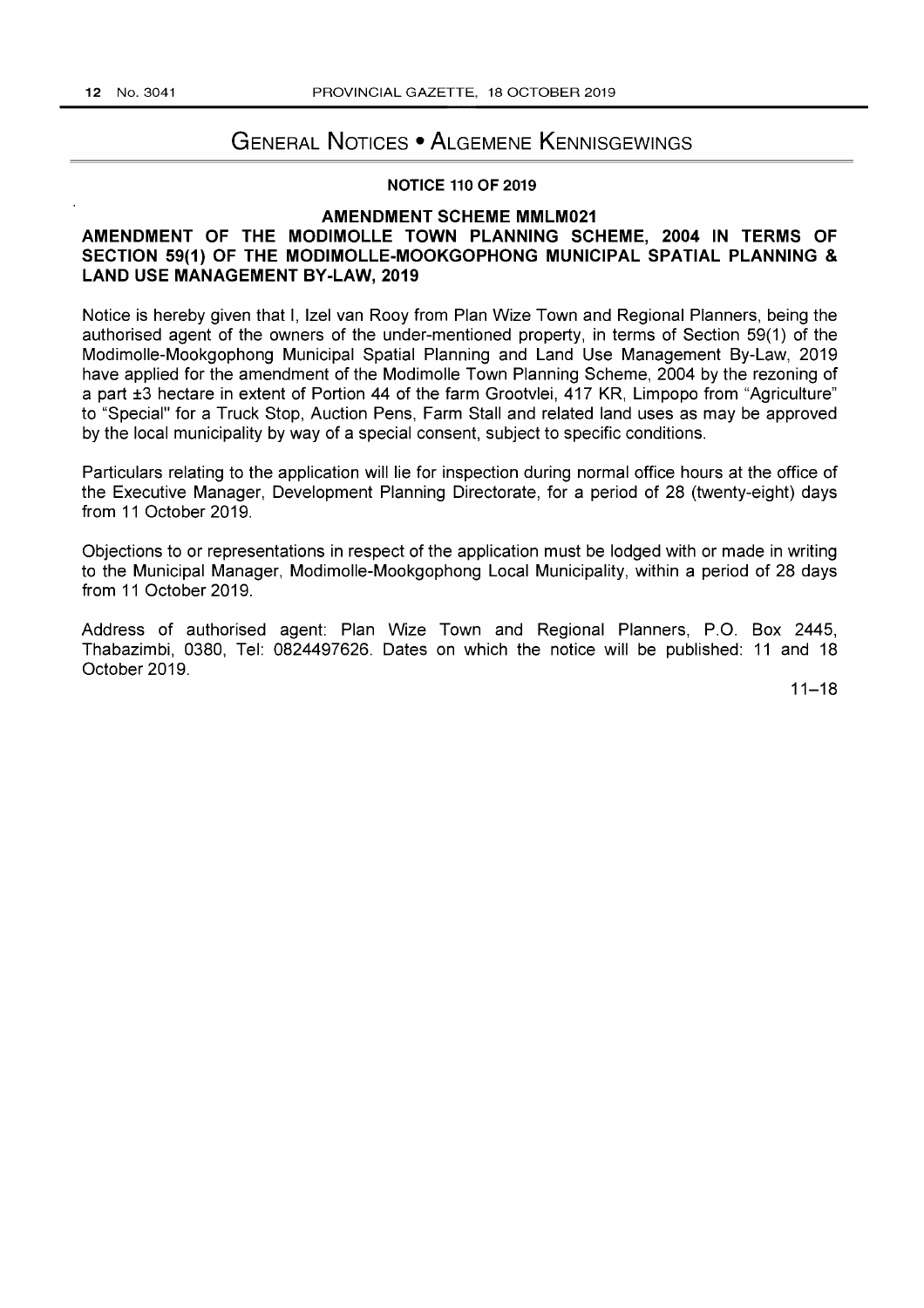#### **KENNISGEWING 110 VAN 2019**

### **WYSIGINGSKEMA MMLM021**

# **WYSIGING VAN MODIMOLLE DORPSBEPLANNINGSKEMA, 2004 IN TERME VAN ARTIKEL 59(1) VAN DIE MODIMOLLE-MOOKGOPHONG MUNISIPALE RUIMTELIKE BEPLANNING EN GRONDGEBRUIKBESTUUR VERORDENING, 2019**

Kennis word hiermee gegee dat ek, Izel van Rooy van Plan Wize Stads- en Streekbeplanners, die gemagtigde agent van die eienaars van die ondervermelde eiendom, in terme van Artikel 59(1) van die Modimolle-Mookgophong Munisipale Ruimtelike Beplanning en Grondgebruikbestuur Verordening, 2019 aansoek doen vir die wysiging van die Modimolle Dorpsbeplanningskema, 2004, deur die hersonering van 'n deel ±3 hektaar groot van Gedeelte 44 van die plaas Grootvlei, 417 KR, Limpopo vanaf "Landbou" na "Spesiaal" vir 'n Vragmotor Oornagplek, Veilingkrale, Plaasstal en aanverwante gebruike 5005 goedgekeur deur die plaaslike munisipaliteit deur middel van In spesiale toestemming, onderhewig aan spesifieke voorwaardes.

Die aansoek sal beskikbaar wees vir inspeksie gedurende gewone kantoorure by die kantoor van die Uitvoerende Bestuurder: Direktoraat Ontwikkellingsbeplanning, vir 'n tydperk van 28 dae vanaf 11 Oktober 2019.

Besware teen of kommentaar in verband met die aansoek moet gerig word of op skrif gestuur word aan die Munisipale Bestuurder, Modimolle-Mookgophong Plaaslike Munisipaliteit binne 'n tydperk van 28 dae vanaf 11 Oktober 2019.

Adres van gemagtigde agent: Plan Wize Stads- en Streekbeplanners, Posbus 2445, Thabazimbi, 0380. Tel: 0824497626. Datums waarop die kennisgewing geplaas sal word: 11 en 18 Oktober 2019.

 $11 - 18$ 

#### **NOTICE 111 OF 2019**

NOTICE OF AMENDMENT OF LAND USE SCHEME OR REZONING IN TERMS OF SECTION 59 OF THE MODIMOLLE-MOOKGOPHONG MUNICIPAL SPATIAL PLANNING AND LAND USE MANAGEMENT BYLAW, 2019

#### AMENDMENT SCHEME 07

I, Floris Jacques du Toit of Jacques du Toit & Associates, Town and Regional Planners, being the authorized agent of the registered owner of Ptn 8 of Erf 631 Euphoria, hereby give notice in terms of Section 59 of the Modimolle-Mookgophong Municipal Spatial Planning and Land Use Management Bylaw, 2019, that we have applied to the Modimolle-Mookgophong Municipality for the rezoning of Ptn 8 of Erf 631 Euphoria Golf Estate, from "Residential 2" to "Business 2" for the purpose of offices.

Particulars of the application will lie for inspection during normal office hours at the office of the Executive Manager, Development Planning Directorate, for the period of 30 days from 11 October 2019 (the date of the first publication of the notice). Objections to or representations in respect of the application must be lodged with or made in writing to the Municipal Manager, OR Tambo Square, Harry Gwala Street, Modimolle, within a period of 30 days from 11 October 2019, quoting the above mentioned heading, the objector's interest in the matter, the ground(s) of the objection/representation, the objector's property description, phone numbers and address. A person who cannot write may during office hours and within the objection period, visit the abovementioned Municipality requesting assistance to transcribe his/her objections, comments or representations.

Contact person: Dakalo Sinthumule Tel 071 810 1434. Address of Agent: Jacques du Toit & Associates, PO Box 754, Tzaneen, 0850 Tel. 015-307 3710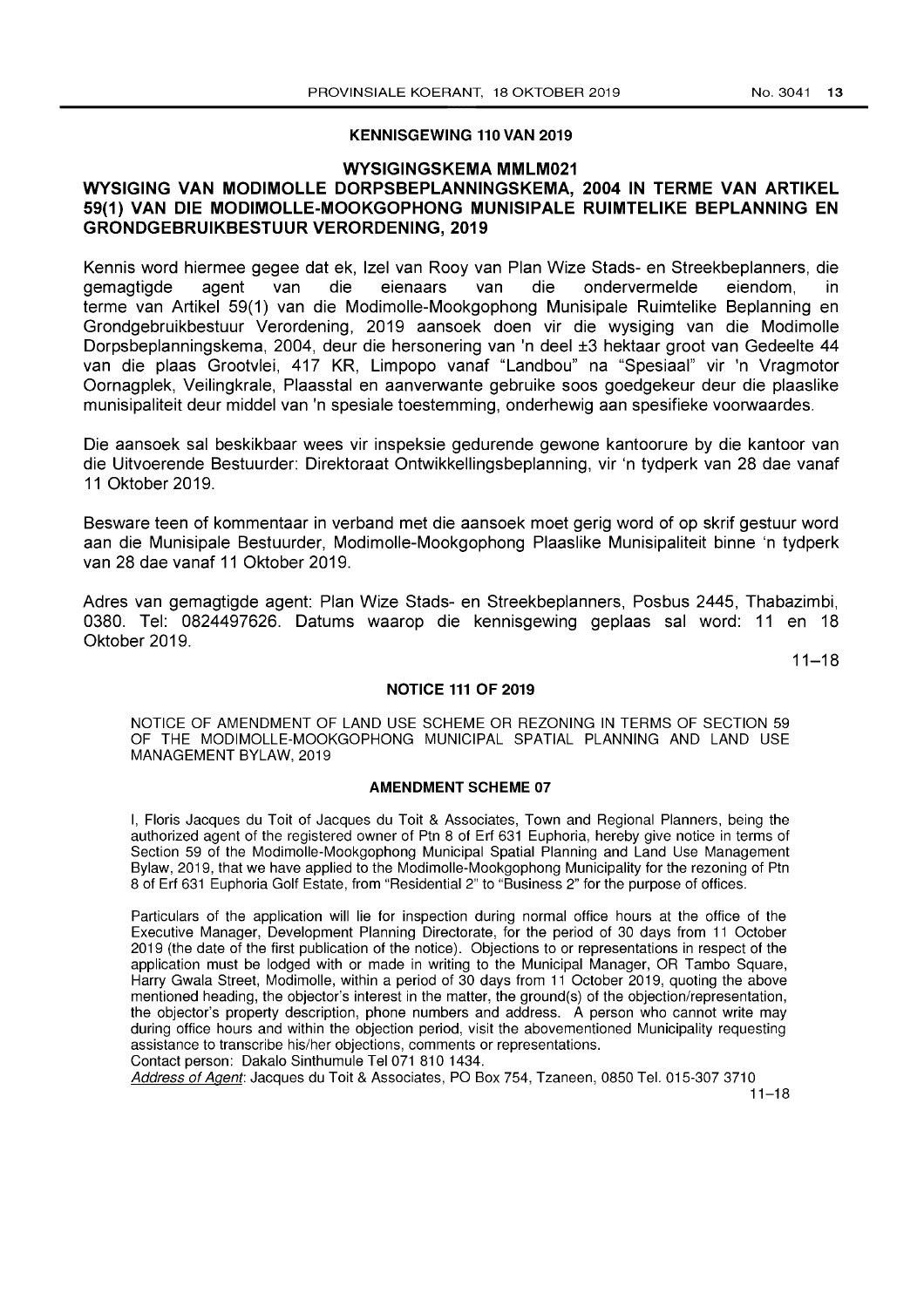#### KENNISGEWING 111 VAN 2019

#### WYSIGINGSKEMA 07

Ek, Floris Jacques du Toit van Jacques du Toit & Medewerkers, Stads- en Streeksbeplanners, synde die gemagtigde agent van die eienaar van Gedeelte 8 van Erf 631 Euphoria, gee hiermee ingevolge Artikel 59 van die Modimolle-Mookgophong Munisipaliteit Spluma Verordening, 2019, kennis dat ons by die Modimolle-Mookgophong Munisipaliteit aansoek gedoen het vir die hersonering van Gedeelte 8 van Erf 631 Euphoria Golf Landgoed, vanaf "Residensieel 2" na "Besigheid 2" vir die doel van kantore.

Besonderhede van die aansoek lê ter insae gedurende gewone kantoorure by die kantoor van die Munisipale Bestuurder, OR Tambo Plein, Harry Gwala Straat, Modimolle, vir 'n tydperk van 30 dae vanaf 11 Oktober 2019 (die datum van eerste publikasie van hierdie kennisgewing). Besware teen of vertoë ten opsigte van die aansoek moet skriftelik binne 30 dae vanaf 11 Oktober 2019, gerig word aan die Munisipale Bestuurder by bovermelde adres met verwysing na bostaande opskrif, die beswaarmaker se belang in die saak, die gronde/redes vir die beswaar, die beswaarmaker se eiendomsbeskrywing, telefoonnommer en adres. gedurende kantoorure en binne die beswaretyd die bovermelde Munisipaliteit besoek en hulp versoek om sy/haar besware, kommentare of voorstelle op skrif te stel.

Kontakpersoon: Oakalo Sinthumule Tel 071 810 1434.

Adres van agent: Jacques du Toit & Medewerkers, Posbus 754, Tzaneen, 0850 Tel. 015-3073710  $11 - 18$ 

### NOTICE 112 OF 2019

#### COLLINS CHABANE LAND USE SCHEME, 2018 AMENDMENT SCHEME NUMBER: 50/2018

NOTICE OF APPLICATION FOR REZONING IN TERMS OF SECTION 64 OF THE COLLINS CHABANE SPATIAL PLANNING AND LAND USE MANAGEMENT BY-LAW, 2019.

I, Muthivhi Thabelo of Afriplan Development Consultants (PTY) Ltd, being the authorized Town Planner by owner of Stand No.11 situated at Wisani Park Madonsi Boltman - B on Portion of The Farm Malamulele 234- LT, hereby give notice for the application lodged in terms of Section 64 of The Collins Chabane Spatial Planning and Land Use Management Bylaw, 2019 that the owner of the aforesaid property has applied to Collins Chabane Local Municipality for the "Rezoning" on the property from "Agriculture" to "Business 1" to allow for the development of Medical Consulting Rooms, Offices and Shop. Particulars of the application will lie for inspection during normal office hours at the office of the Manager, Spatial Planning and Land Use, Collins Chabane Local Municipality, Malamulele for the period of 30 days from the first day of the notice. Objections and/or comments or representation in respect of the application must be lodged with or made in writing to the Municipal Manager at the above address or at Collins Chabane Local Municipality, Private Bag X9271 , MALAMULELE, 0982 within 30 days from the date of first publication. Address of the applicant: P. O Box 1346, Thohoyandou, 0950; Cell: 079 473 7531; Email: afriplan.consultants@gmail.com .

18-25

#### COLLINS CHABANE LAND USE SCHEME, 2018 AMENDMENT SCHEME NUMBER: 50/2018

XITIVISO XA XIKOMBELO XO CINCA MATIRHISELO YA MISAVA HI KU LANDZA NAWU WA SECTION 64 OF THE COLLINS CHABANE SPATIAL PLANNING AND LAND USE MANAGEMENT BY-LAW, 2019.

Mina, Muthivhi Thabelo wa Afriplan Development Consultants (PTY) Ltd, muimeri (Town Planner) wa nwinyi wa ndhawu ya Stand No.11 situated at Wisani Park Madonsi Boltman - B ka Portion of The Farm Malamulele 234- LT, ndzi tivisa xikombelo lexi endliweke hi ku landza nawu wa Section 64 ya Collins Chabane Spatial Planning and Land Use Management By-Law, 2019 lowu va endleke xikombelo eka Masipala wa Collins Chabane xa ku cinca matirhiselo ya misava eka xitirhisiwa lexi boxiweke laha henhla xa "Agriculture" lexi xi va xa "Business 1" ra Medical Consulting Rooms, Offices na Shop". Swilo swa xikombelo lexi swi ta lawuriwa eka mufambisi wa Doroba ni vufambisi bya masipala, Spatial Planning and Land Use, Collins Chabane Local Municipality, Malamulele hi masiku yo ringana 30 ku sukela siku ro sungula ra xitiviso. Swibumabumelo ni swiletelo swa xikombelo swi fanele ku rhumeriwa eka masipala eka address leyi landzelaka: Collins Chabane Local Municipality, Private Bag X9271, MALAMULELE, 0982 ku nga si hela masiku ya 30 ya xitiviso lexi tivisiweke. Address ya mukomberi: P. 0 Box 1346, Thohoyandou, 0950; Cell: 079 473 7531; Email: *afriplan.consultants@gmail.com* .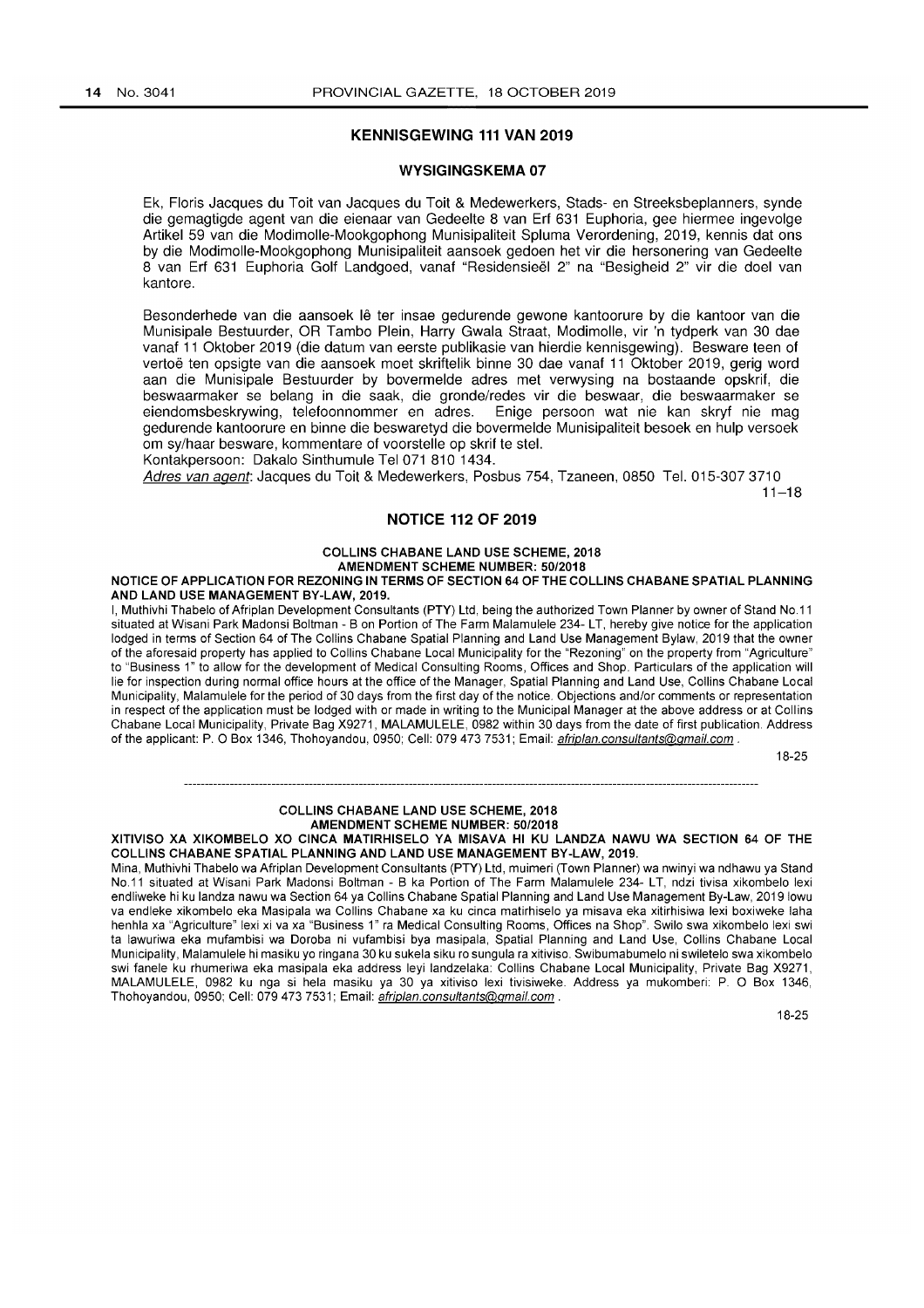# PROVINCIAL NOTICES • PROVINSIALE KENNISGEWINGS

## PROVINCIAL NOTICE 150 OF 2019

#### NOTICE IN TERMS OF SECTION 95(1)(a) FOR A REZONING APPLICATION IN TERMS OF SECTION 61 OF THE POLOKWANE MUNICIPAL PLANNING BY-LAW, 2017 POLOKWANE AMENDMENT SCHEME 203

l!We, Kamekho Consulting CC, being the agents of the owners of Remaining Extent of Portion 1 of Erf 5692. Pietersburg, hereby give notice in terms of section 95(1)(a) of the Polokwane Municipal Planning By-Law, 2017, that we have applied to the Polokwane Municipality for the amendment of the Polokwane/Perskebult Town Planning Scheme (2016), for the rezoning in terms of section 61 of the Polokwane Municipal Planning By-law (2017), (Polokwane Amendment Scheme 203),on Remaining Extent of Portion 1 of Erf 5692, Pietersburg.The property is situated at 142 Marshall Street, Polokwane, and the proposed rezoning is from "Residential 1" to "Special" for Bridal and Special Events Styler Services and Tea Garden. The intention of the applicant in this matter is to: establish a facility where prospective brides, bridal entourages or similar special events are consulted and their bridal / special events costumes, function(s), hair and beauty styling requirements are planned, created and provided in the convivial atmosphere of a tea garden and artisanal cake shop (conditions stipulated in Annexure 79).Any objection(s) and/or comment(s), including the grounds for such objection(s) and/or comment(s) with full contact details, without which the Municipality cannot correspond with the person or body submitting the objection(s) and/or comment(s), shall be lodged with, or made in writing to: The Manager: City Planning and Property Management, PO Box 111, Polokwane, 0700 from 11 October 2019 to 8 November 2019.Full particulars and plans (if any) may be inspected during normal office hours at the Municipal offices as set out below, for a period of 28 days from 11 October 2019. Please deliver comments in writing or otherwise to: The Manager City Planning and Property Management, 2nd Floor Civic Centre, Landdros Mare Street, Polokwane, 0699 on or before 8 November 2019.111

Applicant: Kamekho Consulting CC. PO Box 4169, Polokwane or Suite 2, 10A Biccard Street Polokwane, Tel: 072 190 7516/082 309 5175 Fax: 086 531 3832, email danielle@kamekho.co.za,

 $11 - 18$ 

#### PROVINSIALE KENNISGEWING 150 VAN 2019

#### KENNISGEWING INGEVOLGE ARTIKEL 95(1)(a) VAN HERSONERINGS AANSOEK INGEVOLGE ARTIKEL 61 VAN DIE POLOKWANE MUNISIPALE BEPLANNINGSBYWET, 2017 POLOKWANE WYSIGINGSKEMA 203

Hiemee gee ons, Kamekho Consulting CC, as agente van die eienaars van Restant van Gedeelte 1 van Erf 5692 Pietersburg, kennis in gevolge Artikel 95(1)(a) van die Polokwane Munisipale Beplanningsbywet, 2017, dat ons aansoek gedoen het by die Polokwane Munisipaliteitvir die wysiging van die Polokwane/Perskebult Dorpsbeplanningskema, 2016, vir die hersonering in gevolge Artikel 61 van die Polokwane Munisipale Beplanningsbywet (2017), (Wysigingskema203), van Restant van Gedeelte 1van Erf 5692, Pietersburg (Marshallstraat 142) vanaf "Residensieel 1" na "Spesiaal" vir 'n bruilof-en spesiale geleentheidstil is, bruids-en-gevolg gewaad voorsiener, haar- en skoonheidstil is, tee tuin en tuisgebak. Die bedoeling van die aansoeker is om bruilof / spesialegeleentheid beplanningskonsultasies en aan verwante benodighede te verskaf met die aangename atmosfeer van 'n teetuin-en tuisnywerheid omgewing vanaf die perseel (voorwaardes uiteengesit in Bylaag 79). Besonderhede van die aansoeke en planne Ie ter insae gedurende kantoorure by die kantoor van die Direkteur: Ruimtelike Beplanning en Grondgebruikbestuur, 2de vloer, Burgersentrum, Landdros Marestraat, vir 'n tydperk van 28 dae vanaf 11 Oktober 2019 tot en met 8 November 2019. Besware teen of vertoë ten opsigte van die aansoek moet binne 'n tydperk van 28 dae vanaf 8 Oktober 2019 skriftelik tot Die Bestuurder, Ruimtelike Beplanning en Eiendoms bestuur gerig word en by bo vermelde adres ingedien word of gepos word aan Posbus 111, POLOKWANE, 0700, voor\_8 November 2019.

Adres van Agent: Kamekho Consulting CC, Posbus 4169 Polokwane 0700 of Suite 2, Biccardstr 10A, Polokwane, Tel: 072 190 7516/082 309 5175 Fax: 086 531 3832, epos: danielle@kamekho.co.za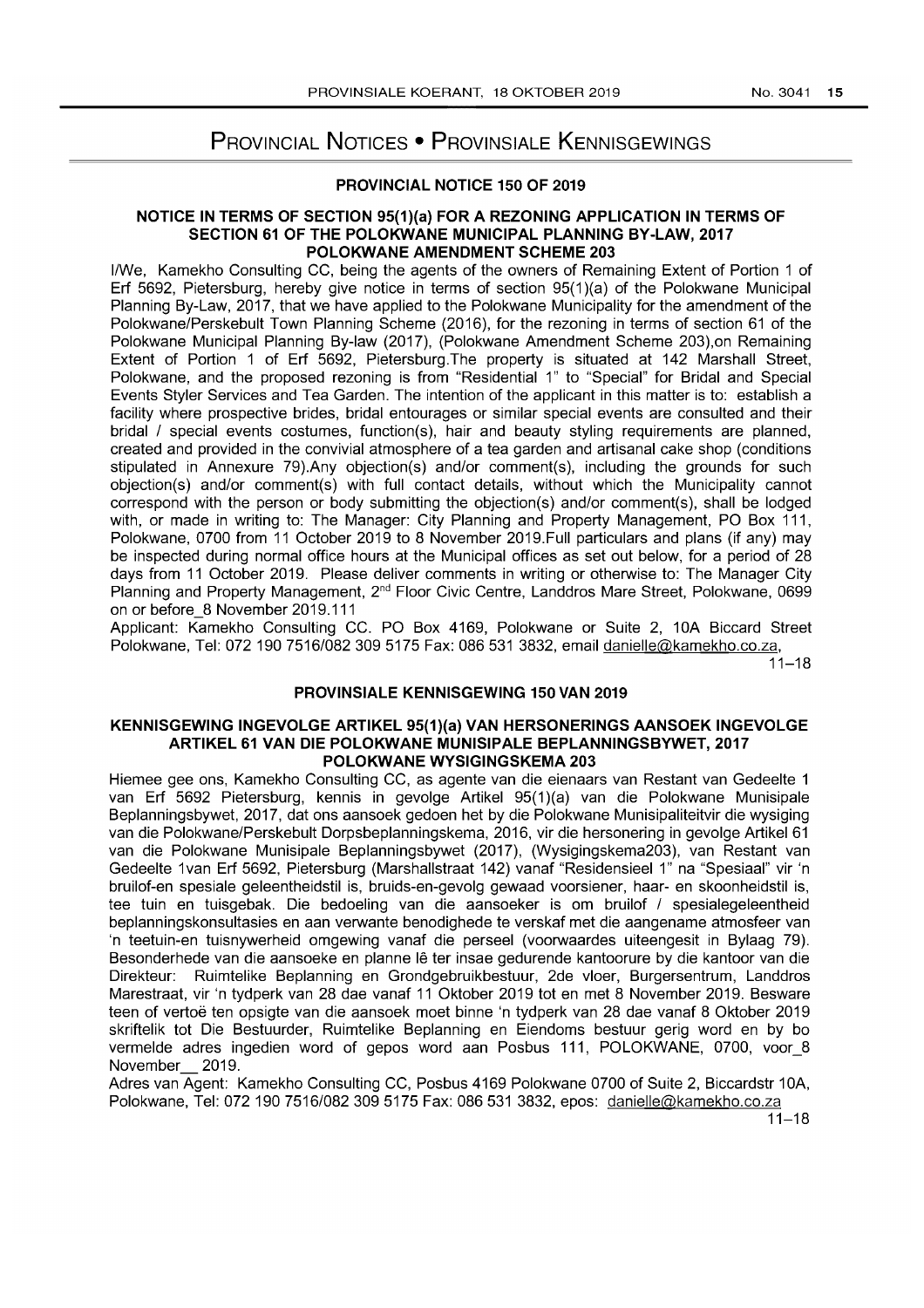#### **PROVINCIAL NOTICE 152 OF 2019**

# **NOTICE IN TERMS OF SECTION 95(1)(a) FOR A REZONING APPLICATION IN TERMS OF SECTION 61 OF THE POLOKWANE MUNICIPAL PLANNING BY-LAW, 2017**

**POLOKWANE/PERSKEBULT AMENDMENT SCHEME 175** 

We, Kamekho Consulting CC, being the agent of the owners of Erf 1064, Pietersburg Extension 4, hereby give notice in terms of section 95(1)(a) of the Polokwane Municipal Planning By-Law, 2017, that we have applied to Polokwane Municipality for the amendment of the Polokwane/Perskebult Town Planning Scheme, 2016, for the rezoning in terms of section 61 of the Polokwane Municipal Planning By-Law, 2017, of the property as described above. The property is situated at 55A Van Nispen Street, Polokwane.

The rezoning is from "Residential 2" to "Residential 3" with a relaxation in terms of Clause 32 of the mentioned Scheme to increase the density to 74 units per hectare. The intention of the applicant in this matter is to establish 12 dwelling units subject to standard zoning controls.

Any objection(s) and/or comment(s), including the grounds for such objection(s) and/or comment(s) with full contact details, without which the Municipality cannot correspond with the person or body submitting the objection(s) and/or comment(s), shall be lodged with, or made in writing to: Manager: City Planning and Property Management, P O Box 111, Polokwane, 0700 from 18 October 2019 to 15 November 2019. Full particulars and plans (if any) may be inspected during normal office hours at the Municipal offices as set out below, for a period of 28 days from the date of first publication of the notice in the Provincial Gazette / Observer.

Address of Municipal offices:  $2^{nd}$  Floor Civic Centre, Landdros Mare Street, Polokwane, 0699

Closing date for any objections and/or comments: 15 November 2019

Address of applicant:P O Box 4169, Polokwane or Suite 2, 10A Biccard Street Polokwane, Tel: 072 190 7516/082 309 5175 Fax: 086 531 3832, email danielle@kamekho.co.za

Dates on which notice will be published: 18 and 25 October 2019.

18-25

## **PROVINSIALE KENNISGEWING 152 VAN 2019**

# **KENNISGEWING INGEVOLGE ARTIKEL 95(1)(a) VIR 'N HERSONERINGSAANSOEK INGEVOLGE ARTIKEL 61 VAN DIE POLOKWANE MUNISIPALE BEPLANNINGSBYWET 2017**

#### **POLOKWANE/PERSKEBULT WYSIGINGSKEMA 175**

Hiemee gee ons, Kamekho Consulting BK, as agente van die eienaars van Erf 1064, Pietersburg Uitbreiding 4, kennis ingevolge Artikel 95(1)(a) van die Polokwane Munisipale Beplanningsbywet 2017, dat ons aansoek gedoen het by die Polokwane Munisipaliteit vir die wysiging van die Polokwane/Perskebult Dorpsbeplanningskema 2016, vir die hersonering van genoemde eiendom, ingevolge Artikel 61 van die Polokwane Munisipale Beplanningsbywet (2017). Die eiendom is gelee te Van Nispenstraat 55A, Polokwane. Die hersonering is vanaf "Residensieel 2" na "Residensieel 3", insluitende 'n verslapping in terme van Klousule 32 vir verdigting na 74 eenhede per hektaar. Die bedoeling van die aansoeker is om 12 wooneenhede op te rig met standard soneringsvoorwaardes.

Enige beswaar en/of kommentare, insluitende die gronde van sodanige beswaar en/of kommentare tesame met vol kontak besonderhede, waarsonder die Munisipaliteit nie kan korrespondeer met die persoon/instansie wat die beswaar/kommentare ingedien het nie, moet op skrif geloods word aan: Direkteur: Ruimtelike Beplanning en Grond gebruikbestuur, 2de vloer, Burgersentrum, Landdros Marestraat, vanaf 18 Oktober tot 15 November 2019.

Volle besonderhede en planne (indien enige) kan ondersoek word gedurende normale kantoor ure by die munisipale kantore hieronder genoem, vir 'n periode van 28 dae vanaf die datum van eerste publikasie in die Provinsiale Koerant en Observer.

Adres van munisipale kantore:  $2^e$  Vloer Burgersentrum, Landdros Marestr, Polokwane, 0699

Sluitingstyd vir enige besware en/of kommentaar: 15 November 2019.

Adres van aansoeker: Posbus 4169 Polokwane 0700 of Suite 2, Biccardstr 10A, Polokwane, Tel: 072 190 7516/082 3095175, epos: danielle@kamekho.co.za

Datums waarop kennis gewing gepubliseer word: 18 en 25 Oktober 2019.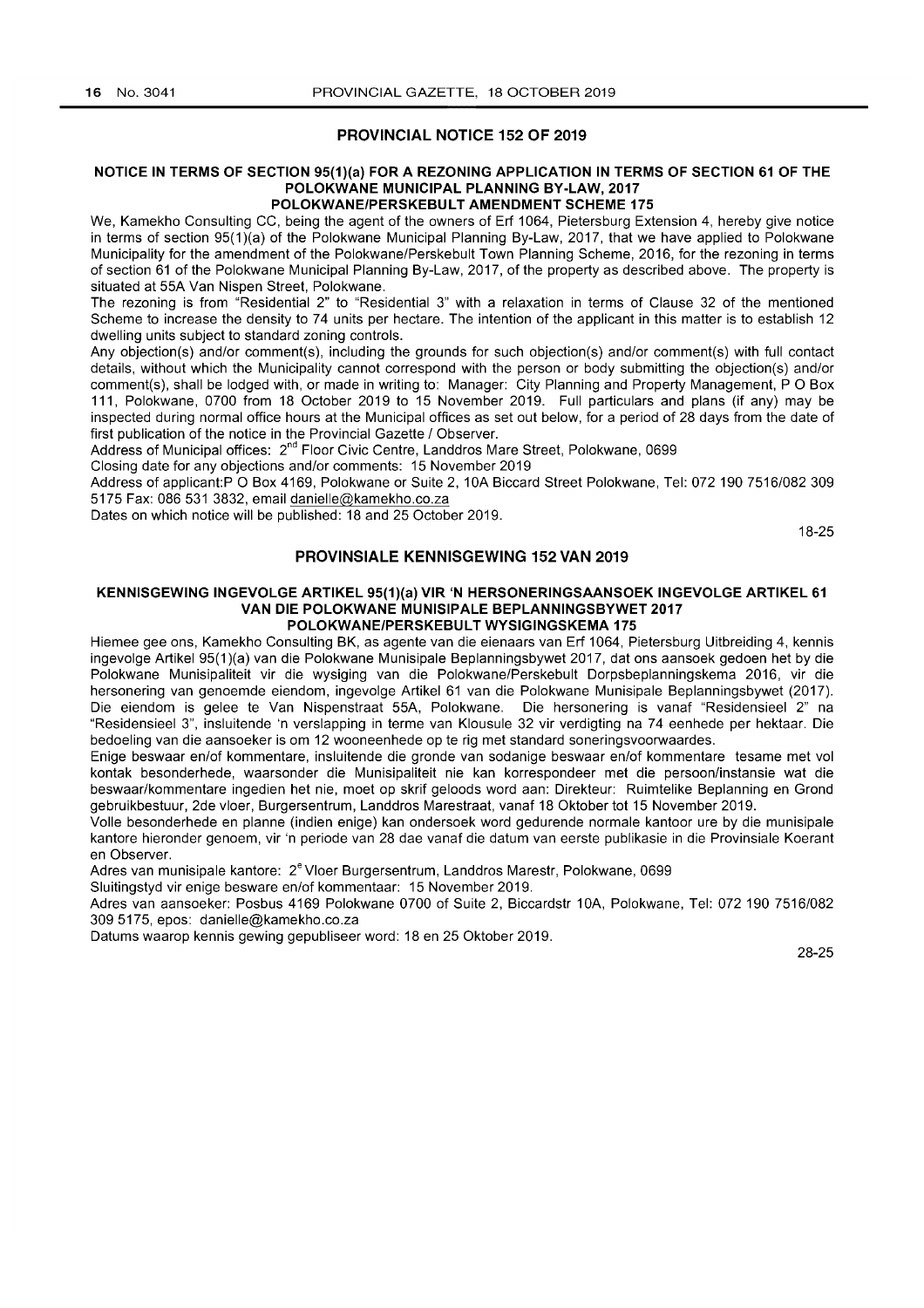# LOCAL AUTHORITY NOTICES • PLAASLIKE OWERHEIDS KENNISGEWINGS

## LOCAL AUTHORITY NOTICE 177 OF 2019

#### NOTICE: APPLICATION FOR THE REMOVAL OF RESTRICTIVE TITLE CONDITIONS

Application in terms of section 28(1) Spatial Planning and Land Use Management Act, 2013 read together with sections 63 of the Thulamela Spatial Planning and Land Use Management By-law 2016. It is hereby notified that application has been made by the firm DEVELOPLAN for the following:

# APPLICATION IN TERMS OF SECTION 63 OF THE THULAMELA LAND USE MANAGEMENT SCHEME 2006 FOR THE REMOVAL OF THE FOLLOWING RESTRICTIVE TITLE CONDITIONS IN THE FOLLOWING DEEDS OF GRANT:

- a) DEED OF GRANT Number: TG 15039/97, TG 15043/97, TG 15045/97, TG 14517/97 & TG 15047/97. Condition to be uplifted: 2 a. Except with the approval of the Minister, the ownership unit hereby granted shall not be used for any purpose other than for residential purposes.
- b) DEED OF GRANT Number: TG 1687/2018 & TG 1876/2017. Condition to be uplifted: The land shall be used for public worship (church) only.

The application and the relevant documents are open for inspection at the office of the Senior Manager: Planning and development, Thulamela Local Municipality, First Floor, Thohoyandou, for 30 days from 18 October 2019. Objection to the application must be lodged with or made in writing to the municipality manager, Thulamela Municipality, P.O. Box 5066, Thohoyandou, 0950, for a period of 30 days from 18 October 2019. Agent: Developlan, Box 1883, Polokwane, 0700, Tel. 015-2914177. Fax: 086 218 3267. tecoplan@mweb.co.za

18-25

#### NDIVHADZO: KHUMBELO VA U BVISWA HA MULAVO WA NVILEDZO

Khumbelo ya u shandukisa nyimele ya mavu nga tshitenwa tsha vhu 28 (1) tsha mulayo wa Spatial Planning and Land Use Management Act, 2013 u tshi vhalwa khathihi na tshitenwa tsha vhu 63 tsha Thulamela Spatial Planning and Land Use Management by- Law, 2016. Ndivhadzo I khou netshedzwa ya uri ho itiwa khumbelo nga feme Developlan nga ndila I tevhelaho: KHUMBELO NGA KHA TSHITENWA TSHA VHU 63 TSHA MULAVO WA THULAMELA LAND USE MANAGEMENT SCHEME 2006 HU U ITELA U BVISWA HA MULAVO WA NVILEDZO VA KUSHUMISELE KWAMAVU UVA NGA KHA LlNWALO LAVHUNE (DEED OF GRANT):

- a) Linwalo la Vhune Livhaleaho Sa: TG 15039/97, TG 15043/97, TG 15045/97, TG 14517/97 & TG 15047/97. Mulayo wa nyiledzo: 2 a. Nga nnda ha musi thendelo yo newa nga minister, vhune ha mavu ho newa, a hunga shumiselwi kha zwinwe zwithu nga nnda ha fhethu ha vhudzulo.
- b) Linwalo la Vhune Livhaleaho Sa: TG 1687/2018 & TG 1876/2017. Mulayo wa nyiledzo: The land shall be used for public worship (church) only

Vhane vha taka lela u vhala nga ha khumbelo iyi na manwalo a yelanaho nayo, vha nga a wana ofisini ya minidzhere muhulwane: wa ku dzudzanyele na mvelaphanda, kha luta Iwa u thoma kha masipala wa Thulamela Thohoyandou. Manwalo avo a do wanala Iwa tshifhinga tshi edanaho maduvha a fumbili malo (30) u bva nga duvha la 18 Tshimedzi 2019. Vhane vha vha na mbilaelo malugana na iyi khumbelo vha nwalele minidzhere wa masipala wa Thulamela kha diresi itevhelaho: P.O. Box 5066, Thohoyandou, 0950. Mbilaelo dzi do tanganedziwa Iwa maduvha a fumbili malo (30) u bva nga duvha la 18 Tshimedzi 2019. Diresi ya dzhendedzi lire mulayoni malugana na iyi khumbefo: Developlan, Box 1883, Polokwane, 0700, Tel. 015- 2914177. Fax: 086 218 3267. tecoplan@mweb.co.za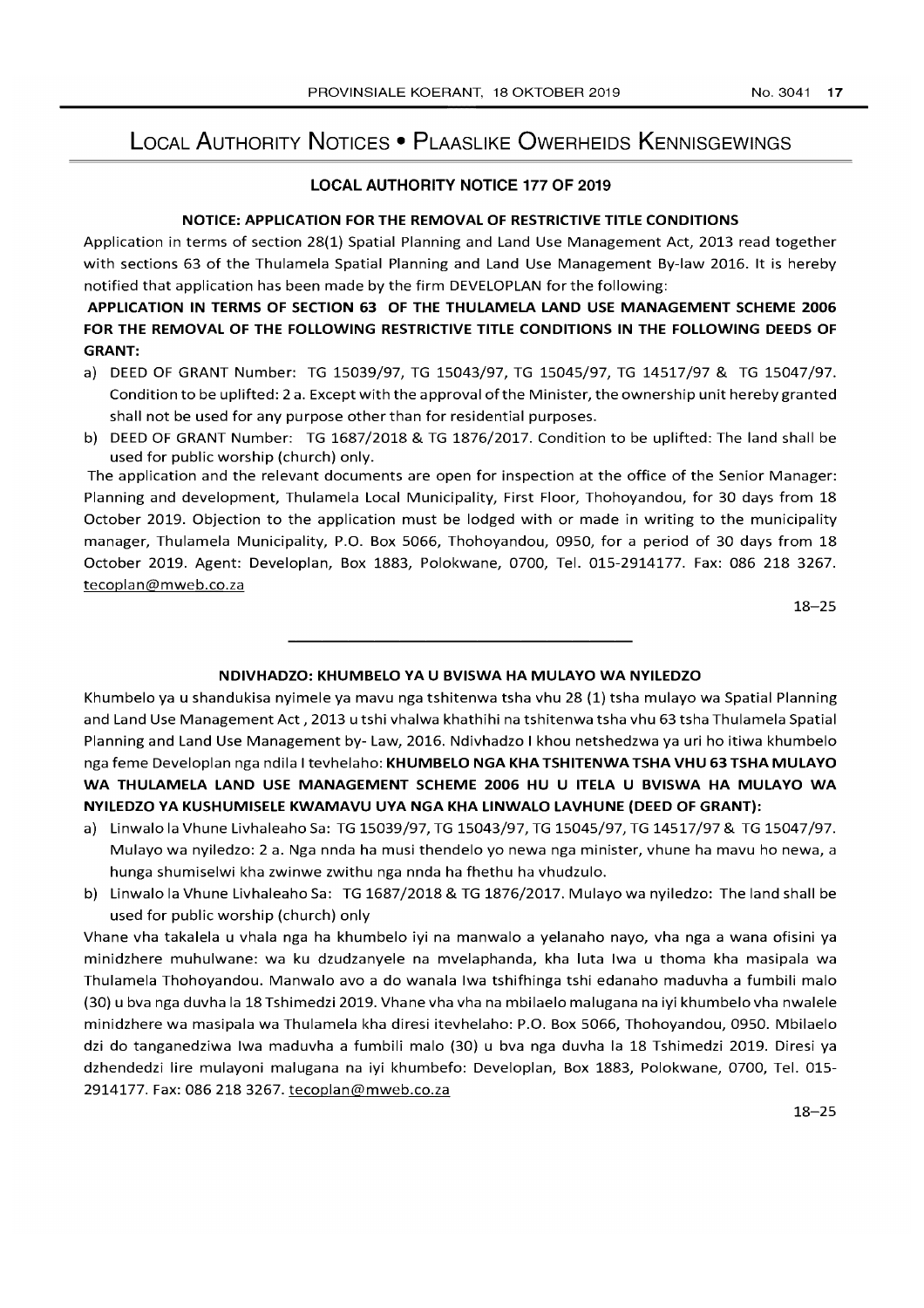#### LOCAL AUTHORITY NOTICE 178 OF 2019

#### POLOKWANE LOCAL MUNICIPALITY NOTICE OF A REZONING APPLICATIONS IN TERMS OF SECTION 61 OF THE POLOKWANE MUNICIPAL PLANNING BY-LAW, 2017 POLOKWANE / PERSKEBULT AMENDMENT SCHEMES 168 AND 169

I, Thomas Pieterse of the firm Natura Professional Planners (Pty) Ltd, being the applicant of the properties, Erven 1339 and 1340 both Pietersburg Extension 4 hereby give notice in terms of Section 95(1 )(a) of the Polokwane Municipal Planning By-Law, 2017, that I have applied to the Polokwane Municipality for the amendment of the Polokwane / Perskebult Town Planning Scheme, 2016 by the rezoning/s in terms of Section 61 of the Polokwane Municipal Planning By-Law, 2017 of the properties as described above.

(a) The Rezoning of Erf 1339 (Amendment Scheme 168) is from "Public Open Space" to "Special" for shops, offices, institution, gymnasium, restaurant, hotel (also with apartments) and a conference facility and related facilities, subject to specific development conditions as described in Annexure 65. Erf 1339 is situated on the corners of Johnson Street, Oost Street and Grobler Street

(b) The Rezoning of Erf 1340 (Amendment Scheme 169) is from "Public Open Space" to "Special" for shops, offices, institution, gymnasium, restaurant, hotel (also with apartments) and a conference facility and related facilities, subject to specific development conditions as described in Annexure 66. Erf 1340 is situated on the corners of Brown Avenue, Thabo Mbeki Street, Oost Street and Grobler Street.

(c) Formal approval from Polokwane Municipality is requested for a link bridge crossing over Grobler Street between Erf 1339 and Erf 1340 for pedestrians, as well as a gymnasium that will be erected in the air space of the Grobler Street road reserve.

The intension of the developers in this matter is to develop Erf 1339 and Erf 1340 both Pietersburg Extension 4 for a new mixed use development that will include shops, offices, hotel/apartments, conference facility, institutional uses, gymnasium, restaurants, as well as related uses.

Any objection(s) and/or comment(s), including the grounds for such objection(s) and/or comment(s) with full contact details, without which the Municipality cannot correspond with the person or body submitting the objection(s) and/or comment(s), shall be lodged with, or made in writing to: Manager: City Planning and Property Management, POBox 111, Polokwane, 0700 from 18 October 2019 until 15 November 2019. Any person who cannot write may during office hours attend the Office of the Municipal Manager, where an official will assist that person to lodge comments.

Full particulars and plans may be inspected during normal office hours at the Municipal offices as set out below, for a period of at least 28 days from the date of first publication of the notice in the Limpopo Provincial Gazette and Observer local newspaper.

Address of Municipal offices: Cnr. Landdros Mare & Bodenstein Streets, Polokwane

Closing date for any objections and/or comments: 15 November 2019

Address of applicant: Verloren Estate, Stand 52, Modimolle, Limpopo / POBox 3501, Modimolle, 0510.

Telephone No: 0824467338/015-2974970. Email: theo@profplanners.co.za

Dates on which notices will be published: 18 October 2019 & 25 October 2019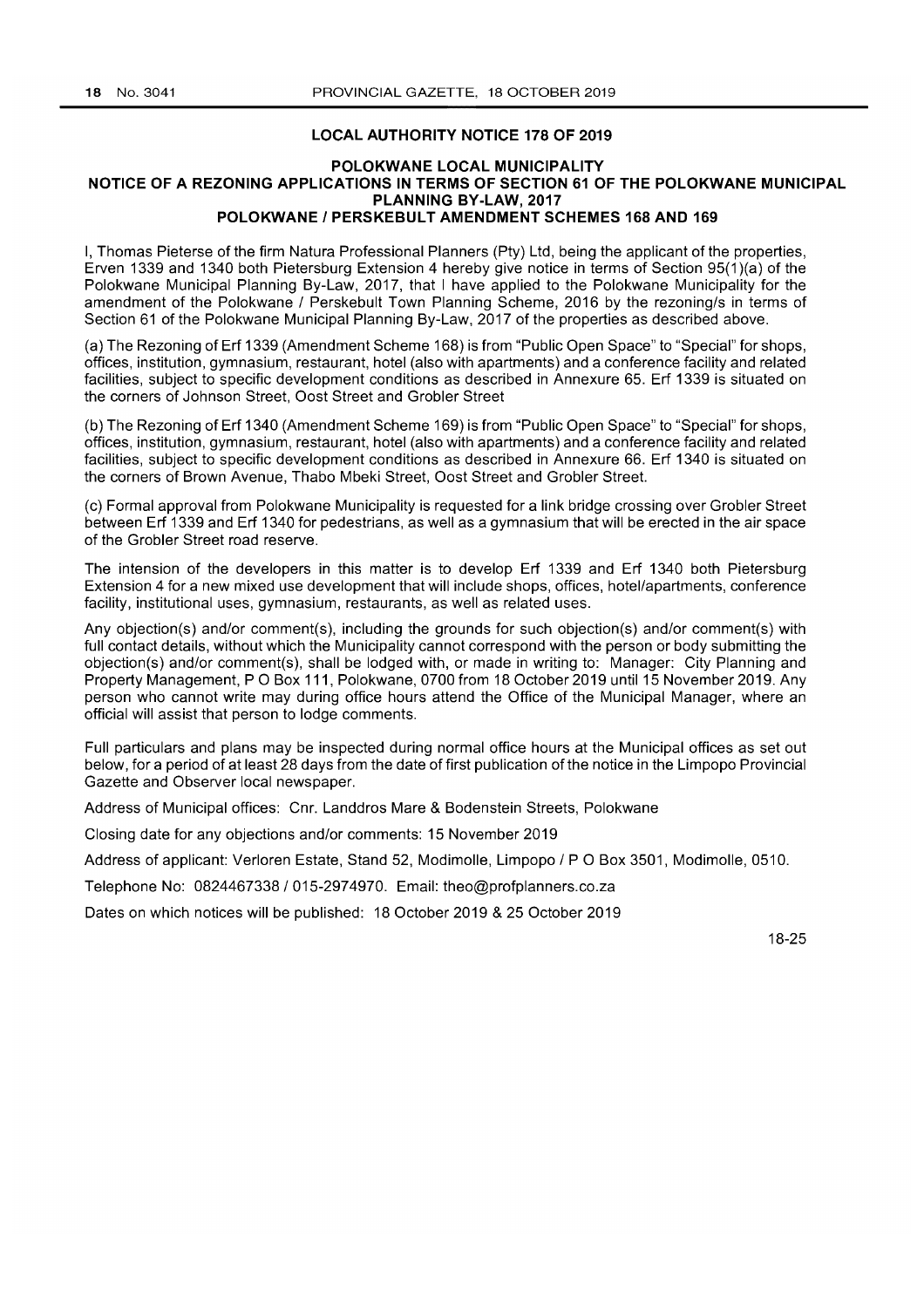#### PLAASLIKE OWERHEID KENNISGEWING 178 VAN 2019

#### POLOKWANE PLAASLIKE BESTUUR KENNISGEWING VIR HERSONERING IN TERME VAN ARTIKEL 61 VAN DIE POLOKWANE MUNISIPALE BEPLANNING BY-WET, 2017 POLOKWANE / PERSKEBULT WYSIGINGSKEMAS 168 EN 169

Ek, Thomas Pieterse van the firma Natura Professional Planners (Pty) Ltd, die applikant vir die eiendomme, Erwe 1339 en 1340, beide Pietersburg Uitbreiding 4, gee hiermee kennis in terme van Artikel 95(1 )(a) van die Polokwane Munisipale Beplanning By-Wet, 2017, dat ek aansoek gedoen het by Polokwane Munisipaliteit vir die wysiging van die Polokwane / Perskebult Dorpsbeplanningskema, 2016 deur middel van hersonering van die eiendomme soos hierbo beskryf in terme van Artikel 61 van die Polokwane Munisipale Beplanning By-Wet, 2017.

(a) Die hersonering van Erf 1339 (Wysigingskema 168) is vanaf "Openbare Oopruimte" na "Spesiaal" vir winkels, kantore, inrigting, gimnasium, restaurant, hotel (met residensiele eenhede) en n konferensie fasiliteit, met aanverwante gebruike, onderworpe aan spesifieke voorwaardes soos uiteengesit in Bylae 65. Erf 1339 is gelee op die hoeke van Johnson straat, Oost straat en Grobler straat.

(b) Die hersonering van Erf 1340 (Wysigingskema 169) is vanaf "Openbare Oopruimte" na "Spesiaal" vir winkels, kantore, inrigting, gimnasium, restaurant, hotel (met residensiele eenhede) en n konferensie fasiliteit, met aanverwante gebruike, onderworpe aan spesifieke voorwaardes soos uiteengesit in Bylae 66. Erf 1340 is gelee op die hoeke van Brown laan, Thabo Mbeki straat, Oost straat en Grobler straat.

(c) Formele goedkeuring deur Polokwane Munisipaliteit vir n skakelbrug kruising oor Grobler straat tussen Erf 1339 en Erf 1340 vir voetgangers, asook vir n gimnasium wat opgerig gaan word in die lugruim van Grobler straatpadreserve word versoek.

Die oogmerk van die applikant met hierdie aansoek is om Erwe 1339 en 1340 beide Pietersburg Uitbreiding 4 te ontwikkel vir n gemenge gebruik ontwikkeling wat die volgende insluit: winkels, kantore, hotel/residensiele eenhede, konferensie fasiliteit, institusionele gebruike, gimnasium, restaurante en aanverwante gebruike.

Aile besware en/of kommentare, met insluiting van die redes vir sodanige besware en/of kommentare, moet ingedien word met volledige kontak besonderhede, waarsonder die Munisipaliteit nie met die persoon of instansie kan korrespondeer wat die besware en/of kommentare ingedien het nie. Aile besware en/of kommentare moet ingedien word by, of skriftelik gerig word aan die Bestuurder: Stedelike Beplanning en Eiendomsbestuur, Posbus 111, Polokwane, 0700 vanaf 18 Oktober 2019 tot en met 15 November 2019. Enige persoon wat nie kan skryf nie sal tydens kantoor-ure deur 'n amptenaar by die Kantoor van die Munisipale Bestuurder bygestaan word om kommentaar in te dien.

Volledige aansoek besonderhede en planne vir die aansoek/e kan nagegaan word gedurende normale kantoor ure by die Munisipale kantore soos hieronder uiteengesit, vir n periode van ten minste 28 dae, vanaf datum van eerste publikasie van die kennisgewing in die Limpopo Provinsiale koerant en Observer plaaslike koerant.

Adres van die Munisipale kantore: H/v Landdros Mare & Bodenstein Strate, Polokwane.

Sluitings datum vir aile besware en/of kommentare: 15 November 2019

Adres van applikant: Verloren Estate, Gedeelte 52, Modimolle, Limpopo / Posbus 3501, Modimolle, 0510.

Telefoon nommer: 0824467338/015-2974970, Epos: theo@profplanners.co.za

Datums waarop die kennisgewing gepubliseer word: 18 Oktober 2019 & 25 Oktober 2019